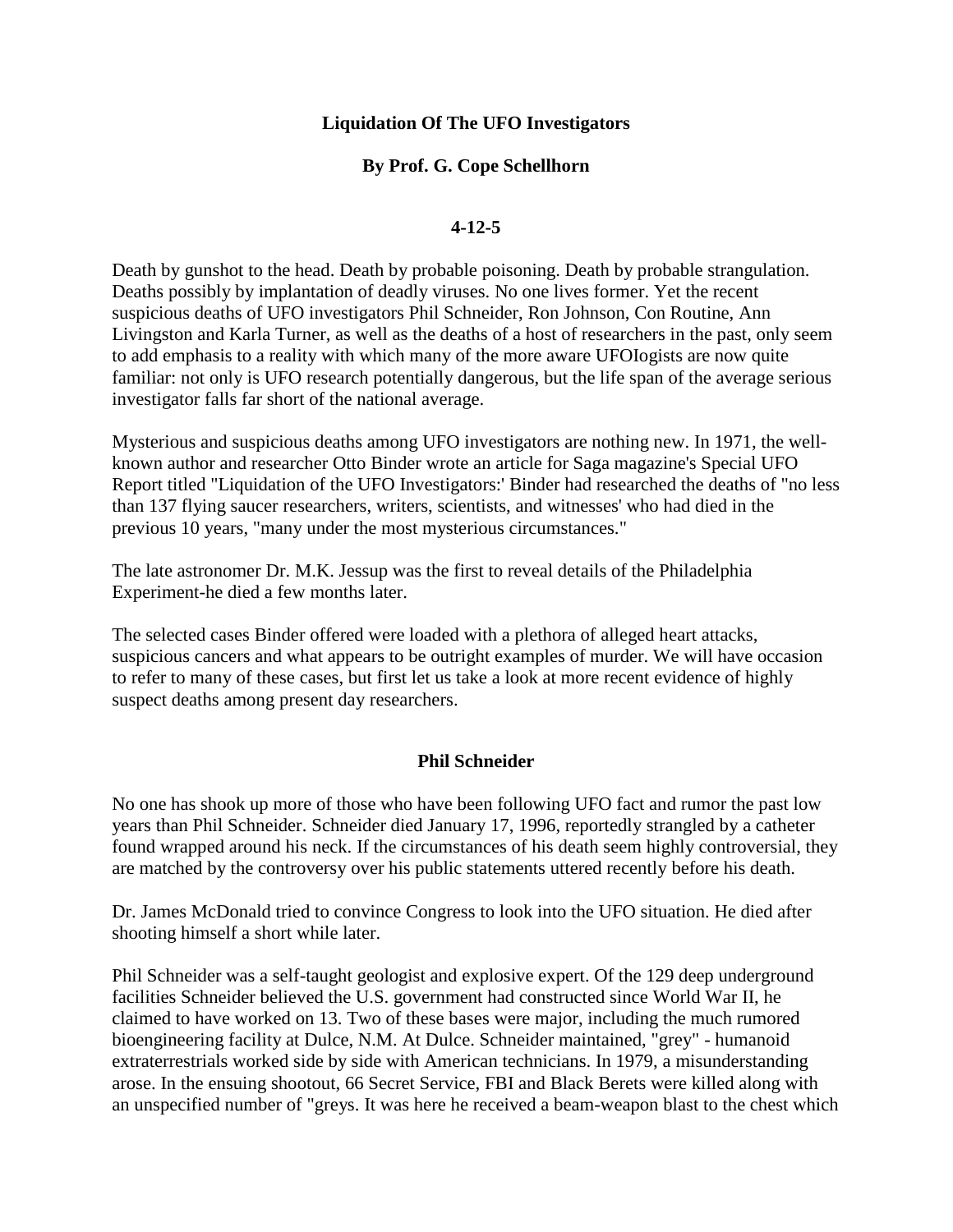caused his later cancer.

If Schneider is telling the truth, he obviously broke the code of imposed silence to which all major black-budget personnel are subjected. The penalty for that misstep is presumably termination. Schneider in fact maintained that numerous previous attempts had been made on his life, including the removal of lug nuts from one of the front wheels of his automobile. He had stated publicly he was a marked man and did not expect to live long. Some of Schneider's more major accusations are worthy of attention:

(1) The American government concluded a treaty with "grey" aliens in 1954. This mutual cooperation pack is called the Grenada Treaty.

(2) The space shuttle has been shuttling in special metals. A vacuum atmosphere is needed for the rending of these special alloys, thus the push for a large space station.

(3) Much of our stealth aircraft technology was developed by back-engineering crashed ET craft.

(4) AIDS was a population control virus invented by the National Ordinance Laboratory, Chicago, Illinois.

(5) Unbeknownst to just about everyone, our government has an earthquake device: The Kobe quake had no pulse wave; the 1989 San Francisco quake had no pulse wave.

(6) The World Trade Center bomb blast and the Oklahoma City blast were achieved using small nuclear devices. The melting and pitting of the concrete and the extrusion of metal supporting rods indicated this. (Remember, Schneider's forte, he claimed, was explosives.)

Finally, Phil Schneider lamented that the democracy he loved no longer existed. We had become instead a technocracy ruled by a shadow government intent on imposing their own view of things on all of us, whether we like it or not. He believed 11 of his best friends had been murdered in the last 22 years, eight of whom had been officially disposed of as suicides.

Ivan T. Sanderson passed away unexpectedly. He was head of a major UFO/paranormal group!

**Whatever we think of Phil Schneider's claims, there is no denying that he was of peculiar interest to the FBI and CIA. According to his widow, intelligence agents thoroughly searched the premises shortly after his death and made off with at least a third of the family photographs.** 

## **Ron Rummel**

Another recent disturbing case is the death of Ron Rummel, ex-air force intelligence agent and publisher of the Alien Digest, on August 6, 1993. Rummel allegedly shot himself in the mouth with a pistol. Friends say, however, that no blood was found on the pistol barrel and the handle of the weapon was free of fingerprints. Also, according to information now circulating, the suicide note left by the deceased was written by a left-handed person. Rummel was right-handed. Perspiration on the body smelled like sodium pentathol, or so it is alleged.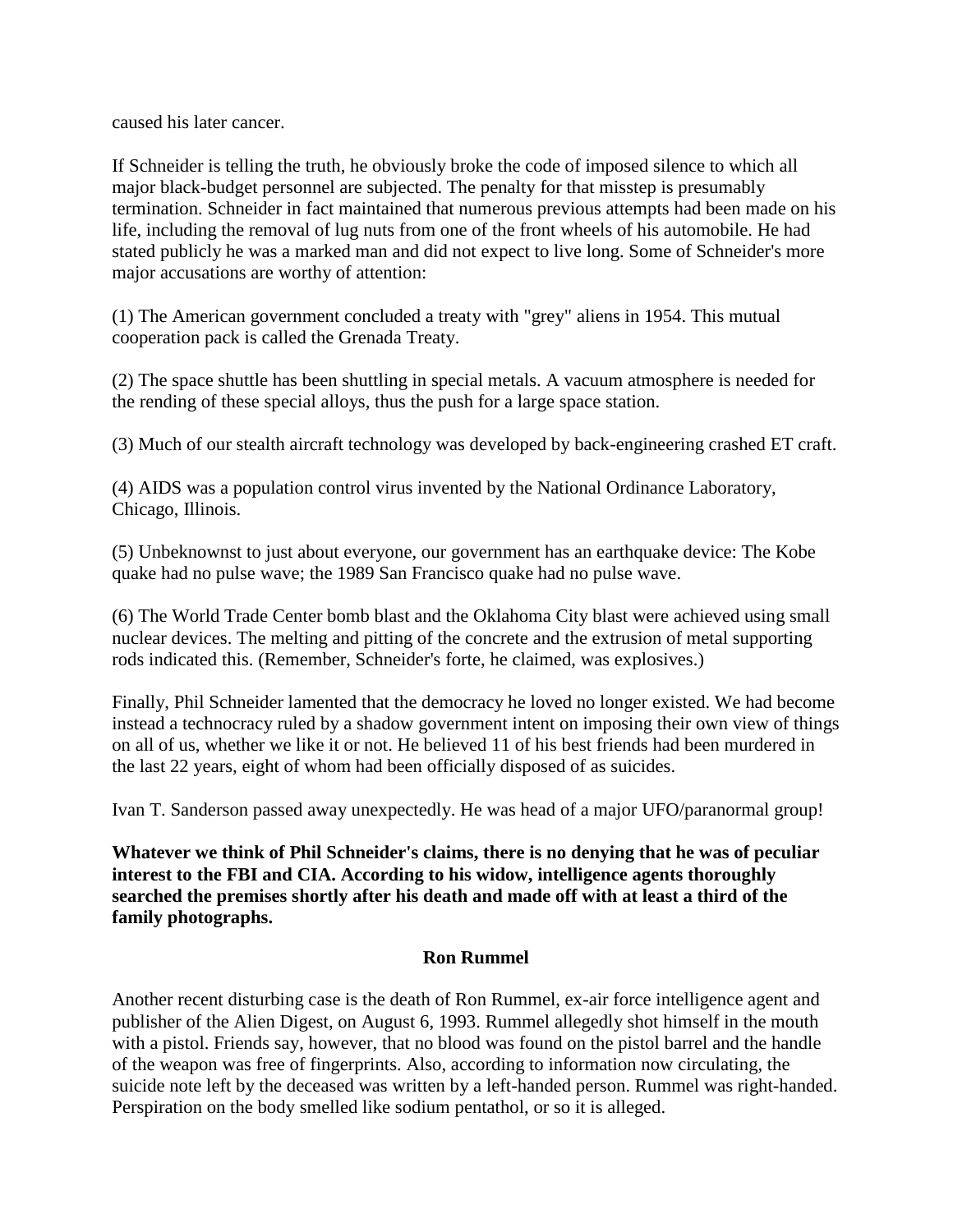The Alien Digest ran to seven limited issues, all now almost impossible to acquire. One thing is certain. Ron Rummel's magazine was touching on sensitive issues such as the predator/prey aspect of the alien/human relationship and the use of humans as food and recyclable body parts. Did Rummel cross a forbidden line? It would seem so. But which line, and where? Interestingly enough, one of Rummel's friends was Phil Schneider, and the two had been collaborating.

#### **Ron Johnson**

An equally disturbing and more recent death is that of Ron (Jerrold) Johnson, at the time MUFON's Deputy Director of Investigations. Johnson was 43 years old and, it would seem, in excellent health. He had just passed a recent physical examination with the proverbial flying colors. However, on June 9, 1994, while attending a Society of Scientific Exploration meeting in Austin, Texas, Johnson died quickly and amid very strange circumstances. During a slide show, several people sitting close to him heard a gasp. When the lights were turned back on, Johnson was slumped over in his chair, his face purple, blood oozing from his nose. A soda can, from which he had been sipping, was sitting on the chair next to him. Did Ron Johnson die of a stroke? Possibly. An allergic reaction? Another possibility.

Some of the more outstanding facts of Ron Johnson's life might easily lead a more skepticalminded person to a tentative conclusion that his death was probably neither accidental nor natural. For instance, his most recent job was with the Institute of Advanced Studies, purportedly working on UFO propulsion systems. He had been formerly employed by Earth Tech, Inc., a private Austin, Texas, think tank headed by Harold Puthoff. It would appear he held high security clearances, traveled frequently between San Antonio and White Sands, and had attended 2 secret NATO meetings in the last year or so. One of those meetings, it is rumored dealt with ET communications.

Although advanced in years, there are some who believe that Dr. Hynek's death was because of "strange circumstances," due to the high number of researchers who have died of brain tumors or cancer. If all or most of the facts offered above are accurate, one thing seems obvious: Johnson was walking both sides of the street. This in itself was highly dangerous, and he may have paid the ultimate price in an attempt to serve more than one master.

As for exactly what killed Ron Johnson, a number of possibilities beyond natural ones present themselves. It is quite easy in this day and age to induce strokes through chemicals or pulsed radiation. It is just as easy, and has been for some time, to induce heart attacks and other physical debilitations, such as fast-acting cancers. The best bet is that Ron Johnson was eliminated by a quick-acting toxin, perhaps a nerve agent. As for exactly why he was killed, we will probably never know. The autopsy, somewhat ludicrously, has been officially classified as inconclusive.

#### **Ann Livingston**

As a side note, a nurse returning home from Austin shortly after Johnson's death reported a similar death-situation aboard her plane. When she tried to move rearward to offer her assistance, she was forcefully restrained from doing so. Could it be, one wonders, that some agent, through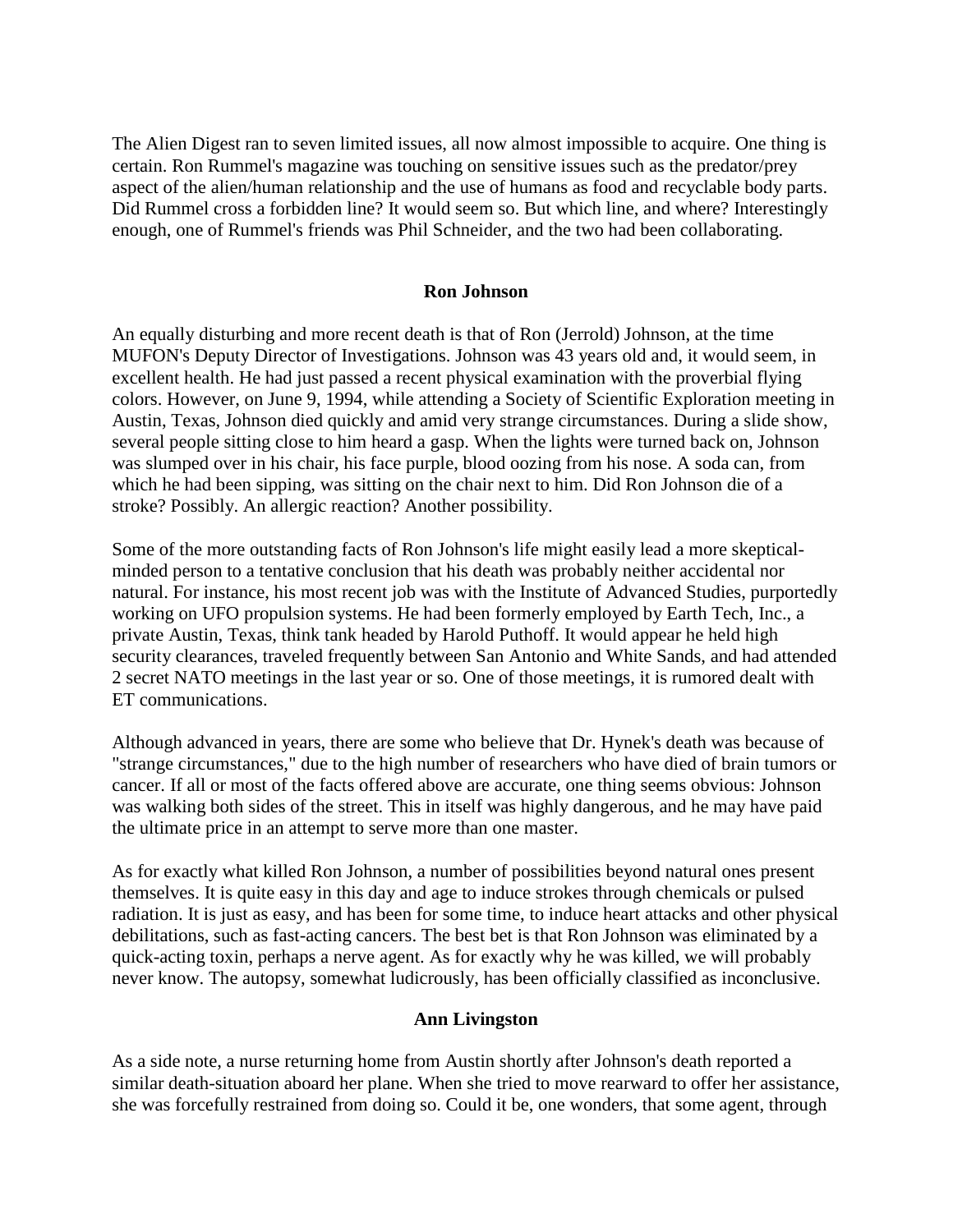an accident, was the victim of his own machinations? The idea strikes a nice note of poetic justice, if in fact that were the scenario.

Another death involving elements of high strangeness is that of Ann Livingston, who died in early 1994 of a fast-form of ovarian cancer. Livingston made her living as an accountant, but she was also a MUFON investigator and had in fact, published an article entitled \*"Electronic Harassment and Alien Abductions" in the November 1993 MUFON Journal.

**The article was highly critical of Julianne McKinney, director of the Electronic Surveillance Project of the Association of National Security Alumni. McKinney discounts UFO phenomena, believing that what passes for such is most often one kind of governmental ploy or another, whether in the form of experimental machinery or experimental psychology.**

Some facts which seem relevant to the case stand out. At 7:15 AM, December 29th 1992, Livingston's apartment close to O'Hare airport, in Chicago, Illinois, was lit up brightly by a silver white flash. She was accosted later in the day while in her apartment parking lot by 5 MIBs (Men in Black) which she described as being almost faceless and carrying long, flashlight-like black objects. She was rendered unconscious. What, we must ask, assuming her story is true, was done to her at this time, and why? And did it have anything to do with her later rapidly-advancing ovarian cancer?

It is not a well-known fact that Ann Livingston had been previously abducted. Her friend, Fran Heiser, has stated that Ann Livingston had met two handsome people, a man and woman, on an earlier trip to Mexico. To Livingston's surprise, the man told her that the attractive young lady she was meeting was in fact her daughter.

# **Karla Turner**

Could genital intrusions from past UFO abductions have poisoned in some way Ann Livingston's system? That is exactly the suspicion Karla Turner (author of Masquerade of Angels, Taken, and Into the Fringe) had about the breast cancer that preceded her death during the summer of 1996. Both publicly and privately, Karla Turner held up the specter of alien retaliation for statements she made in print, especially in Masquerade of Angels. How much her suspicions were founded in reality we will probably never know. (A good site on Karla Turner is **[UFO Investigator Dr.](http://www.geocities.com/Athens/Crete/9923/karla.html)  [Karla Turner](http://www.geocities.com/Athens/Crete/9923/karla.html)**)

Who or what is killing UFO investigators now and in the past? Probably some of the deaths presented here-that look at first glance so suspicious---are in fact natural or accidental or selfinflicted because of stress or mental imbalances. But, as Otto Binder noted more than 25 years ago, there are so many. Pure common sense, and good logic, should lead us to believe that the high incidence of premature death in a field which has a limited number of investigators is very disproportionate compared to the population at large.

## **Spider Web of Causes**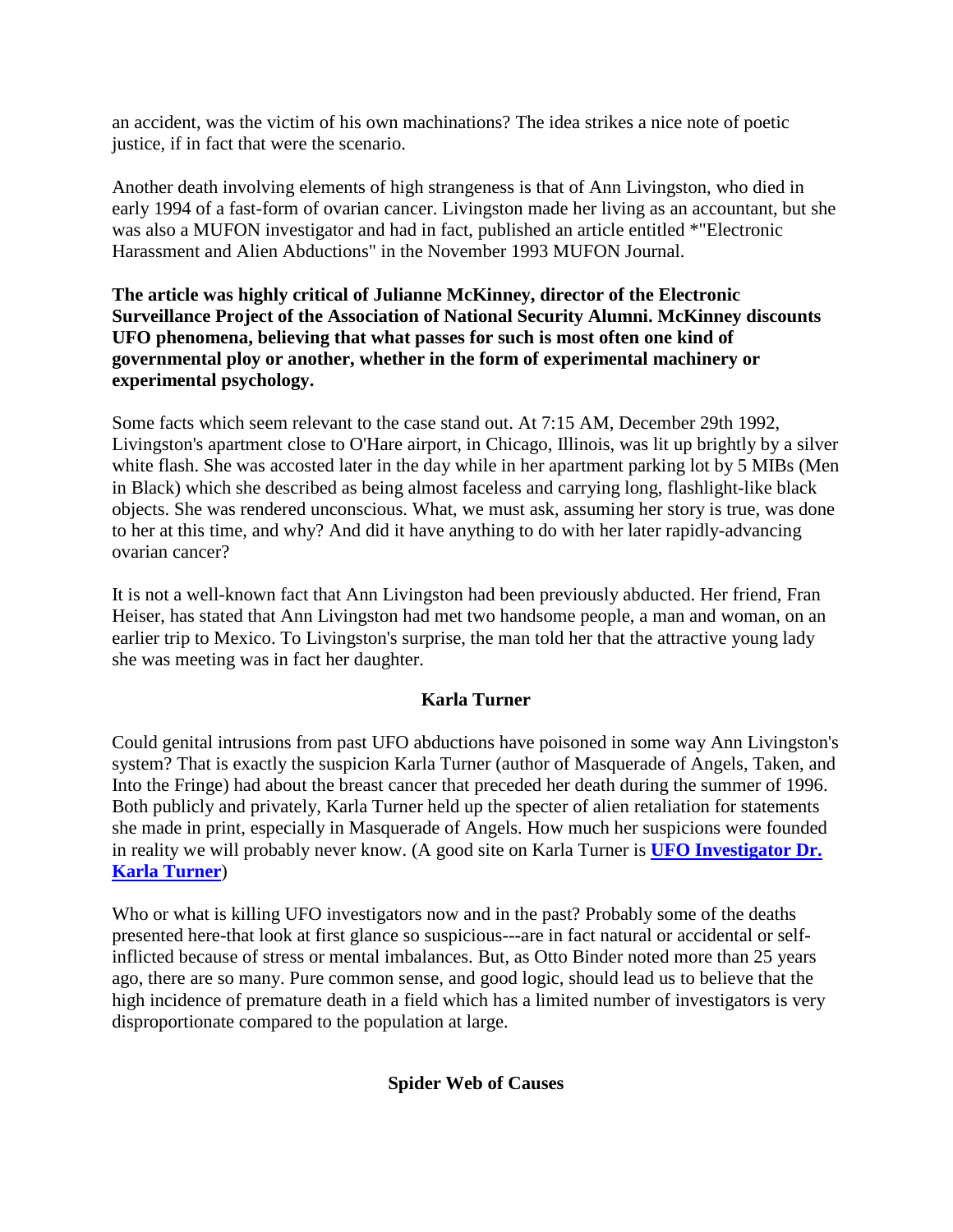What we may have IS a concatenation, a spider web, of interweaving threads which are causal and often, in fact, deadly. One thread is the activities of the US (and other) intelligence agencies. Another thread is possible ET involvement. A third thread is the involvement of certain PSI-tech think tanks and private PSI/PK practitioners, including negative occultists. A possible fourth thread is highly reactionary religious cults which feel they are carrying out the will of God. It is more than likely that one or more or all of the above agencies are responsible in whole or in part for many of the deaths from the recent past, which have already been mentioned and many of those remaining cases from the present to the more distant past, some of which we will now explore.

#### **Danny Casolaro**

Danny Casolaro, an investigative reporter looking into the theft of Project Promise software, a program capable of tracking down anyone anywhere in the world, died in 1991, a reported suicide. Casolaro was also investigating several UFO "NO-Nos" Pine Gap, Area 51 and governmental bioengineering.

#### **Mae Brussell**

Not long ago, Mae Brussell, a gutsy, no-holds-barred, investigative radio host died of a fastacting cancer just like Ann Livingston and Karla Turner. Brussell was acutely interested in UFOlogy.

#### **Deck Slayton**

Deck Slayton, the astronaut, was purportedly ready to talk about his UFO experiences, but cancer also intervened.

#### **Brian Lynch**

Brian Lynch, young psychic and contactee, died in 1985, purportedly of a drug overdose. According to Lynch's sister, Geraldine, Brian was approached approximately a year before his death by an intelligence operative working for an Austin, Texas, PSI-tech company. Geraldine said they told Brian they were experimenting on psychic warfare techniques. After his death, a note in his personal effects was found with the words "Five million from Pentagon for Project Scanate."

#### **Capt. Don Elkin**

In the '80s Eastern Airlines pilot Capt. Don Elkin committed suicide. He had been investigating the UFO cover up for over 10 years and, at the time, was deep into the study of the Ra material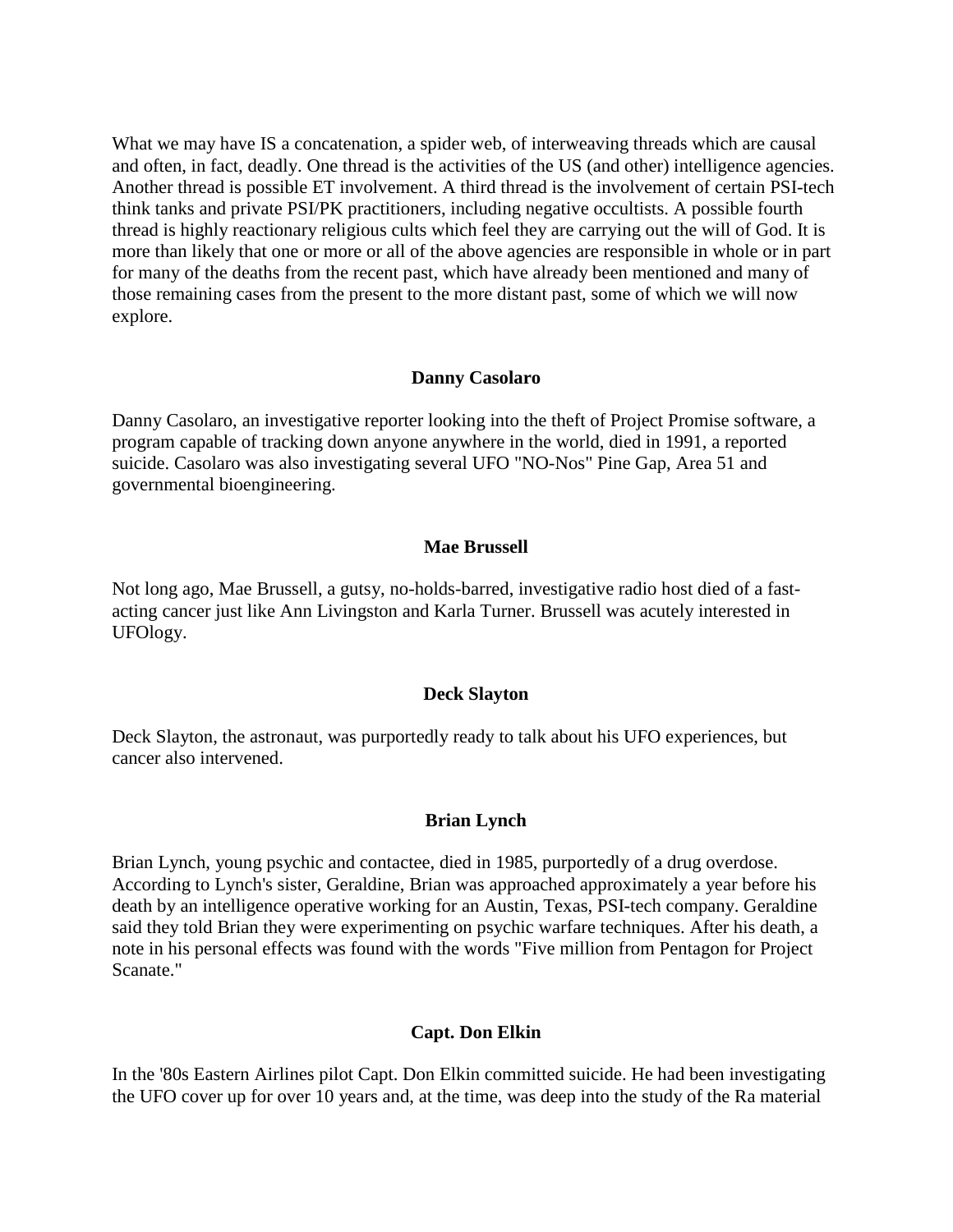with ('aria Rucker. There are reports of negative psychological interferences having developed during this latter investigation.

# **Bizarre Death of Scientists**

Certainly nothing is stranger, and breeds speculation more quickly, than the 30-some-odd deaths associated with SDI (Star Wars) research at Marconi Ltd. in England between approximately 1985-1988. Here in capsulated form is a list of a few of the more bizarre deaths:

Roger Hill, a designer at Marconi Defense Systems, allegedly commits suicide with a shotgun, March 1985.

Jonathan Walsh, a digital communications expert employed by GEC, Marconi's parent firm, falls from his hotel room, November 1985, after expressing fear for his life.

Ashad Sharif, another Marconi scientist, reportedly tied a rope around his neck, and then to a tree, in October 1986, got behind the wheel of his car and stepped on the gas with predictable results.

In March of 1988, Trevor Knight, also associated with Marconi, died of carbon monoxide poisoning in his car.

Peter Ferry, marketing director of the firm, was found shocked to death with electrical leads in his mouth (August 1988).

Also during the same month of the same year, Alistair Beckham was found shocked to death with electric leads attached to his body and his mouth stuffed with a handkerchief. He was an engineer with the allied firm of Plessey Defense Systems.

And, finally, but by no means the sole remaining death in this unique cluster, Andrew Hall was found dead in September of 1988 of carbon monoxide poisoning.

What, you may be asking, does SDI research have to do with the deaths of UFO investigators? Theoretically, quite a lot. If, as many investigators have hypothesized, Star Wars research was initiated with the dual purpose of protecting "us" against Soviet aggression and/or the presence of UFO craft in our atmosphere, then several possibilities arise. Most compelling is the idea that the soviet KGB, realizing that the Western powers were on the verge of perfecting a highpowered beam-weapon that could be used from outer space or atmospheric space against them, marshaled a last-gasp, all-out espionage offensive to slow or destroy the project. If this scenario is true, and the weapon was indeed successfully developed, we have an explanation for the collapse of the Soviet Union ("Surrender or you might be incinerated").

Other explanations have been offered. For example, scientists working on the project discovered the true nature of the research they were involved with and the overwhelming stress led them to suicide. Or they discovered that their real collaborators were "greys," or Western politicians working with/for grey aliens. One thing seems obvious. Something went terribly wrong at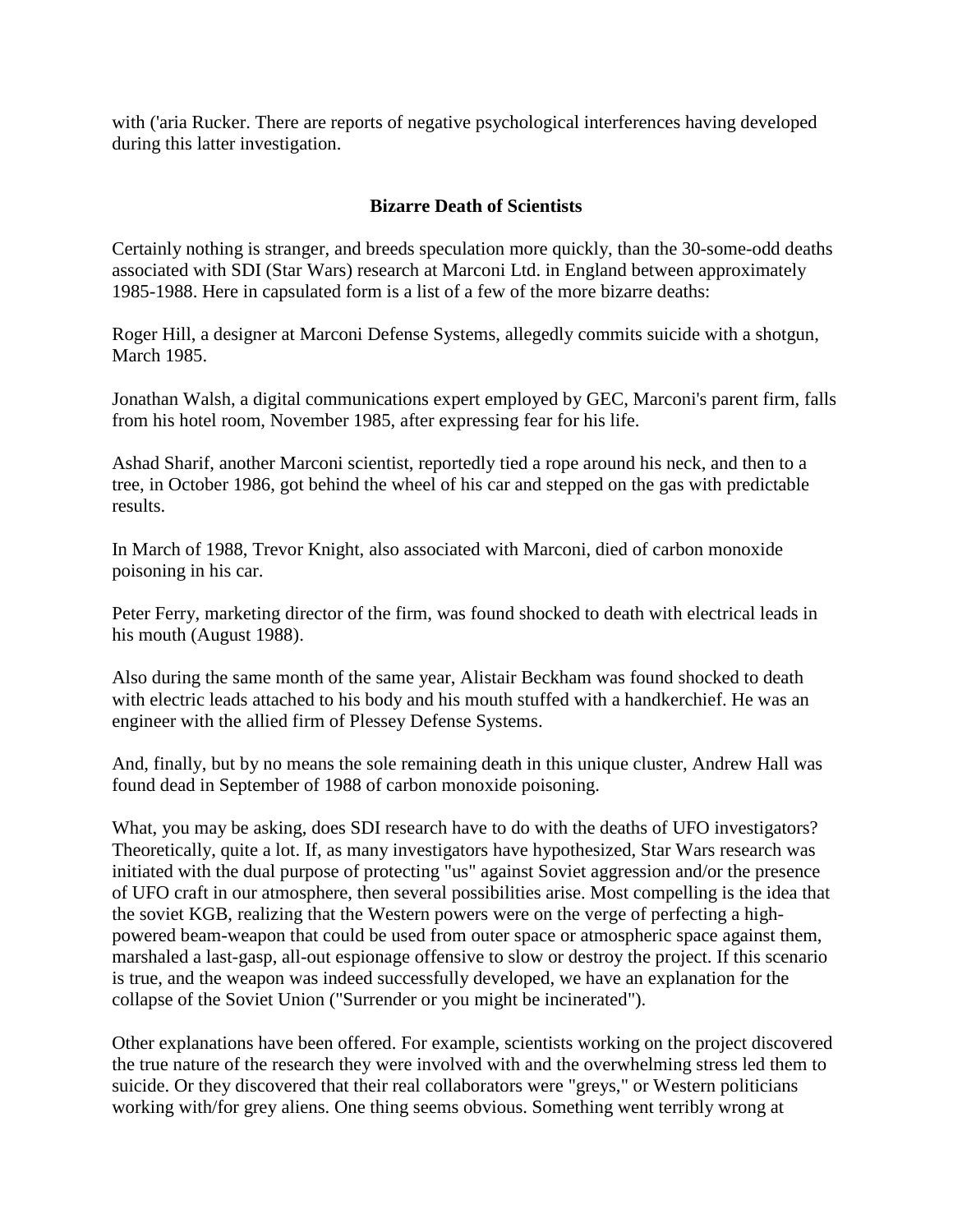Marconi. Scientists usually don't commit the kinds of bizarre, "unscientific" suicides we find here.

One other possibility is that a contingent of unfriendly ETs got wind of what GEC and Marconi and its affiliates were up to and, to protect themselves, created enough psychic trauma within the minds of many of the scientists to drive them to suicide. But if this is so, why have the deaths stopped? Has the project been shelved? Highly unlikely. The best bet is that the project was completed, roughly about 1988, and whatever it is, beam-weapon or otherwise, it is now operational.

Certainly neither the public at large, and not even UFOlogists generally, seem thoroughly aware of the real risks UFO investigators run. In fact those UFOlogists who are aware of the suspicious deaths of some of their colleagues in the 50s and 60s, seem to believe that whatever forces and agencies that were then responsible have softened their tactics in the `80s and `90s. The evidence, as we have indicated, does not seem to support such a conclusion. There is no doubt, however, that the `50s and `60s produced some strange goings-on.

## **Jessup and McDonald**

Undoubtedly the most intriguing (and perhaps appalling) deaths in UFOlogy were those of Dorothy Kilgallen, M.K. Jessup and Dr. James McDonald - the former an alleged accident, the latter two purported suicides. The details of these deaths, despite official pronouncements to the contrary, are disturbing to say the least. Each of the three individuals seemed to have much to live for, all were successful, and everyone of them was deeply immersed in the relatively new UFO-phenomena problem.

#### **Dorothy Kilgallen**

Dorothy Kilgallen was the most famous syndicated woman journalist of her day. Stationed in England in 1954 - 55, and privy to the highest levels of English society and its secrets, she wired two unusual dispatches which may have contributed to her death. The first, sent in February 1954, mentioned a "special hush-hush meeting of the world's military heads" scheduled to take place the following summer. The 1955 dispatch, which barely preceded her death from an alleged overdose of sleeping pills and alcohol (a la Marilyn Monroe), quoted an unnamed British official of cabinet rank, `We believe, on the basis of our inquiry thus far, that saucers were staffed by small men-probably under four feet tall. It's frightening, but there is no denying the flying saucers come from another planet.'

Whatever the source (rumored to be the Earl of Mountbatten), this kind of leak in the atmosphere of the mid- 50s was an unacceptable leak. It is well to recall that the secret CIA-orchestrated Robertson Panel had met in 1953 and issued the Robertson Report. Briefly summarized, this document-and the attitudes reflected there - represented a new hard-line attitude to covering up all significant UFO phenomena. The year 1953 and the meeting of the Robertson Panel truly initiated the UFO coverup as we know it today, with a few extra dollops having been added.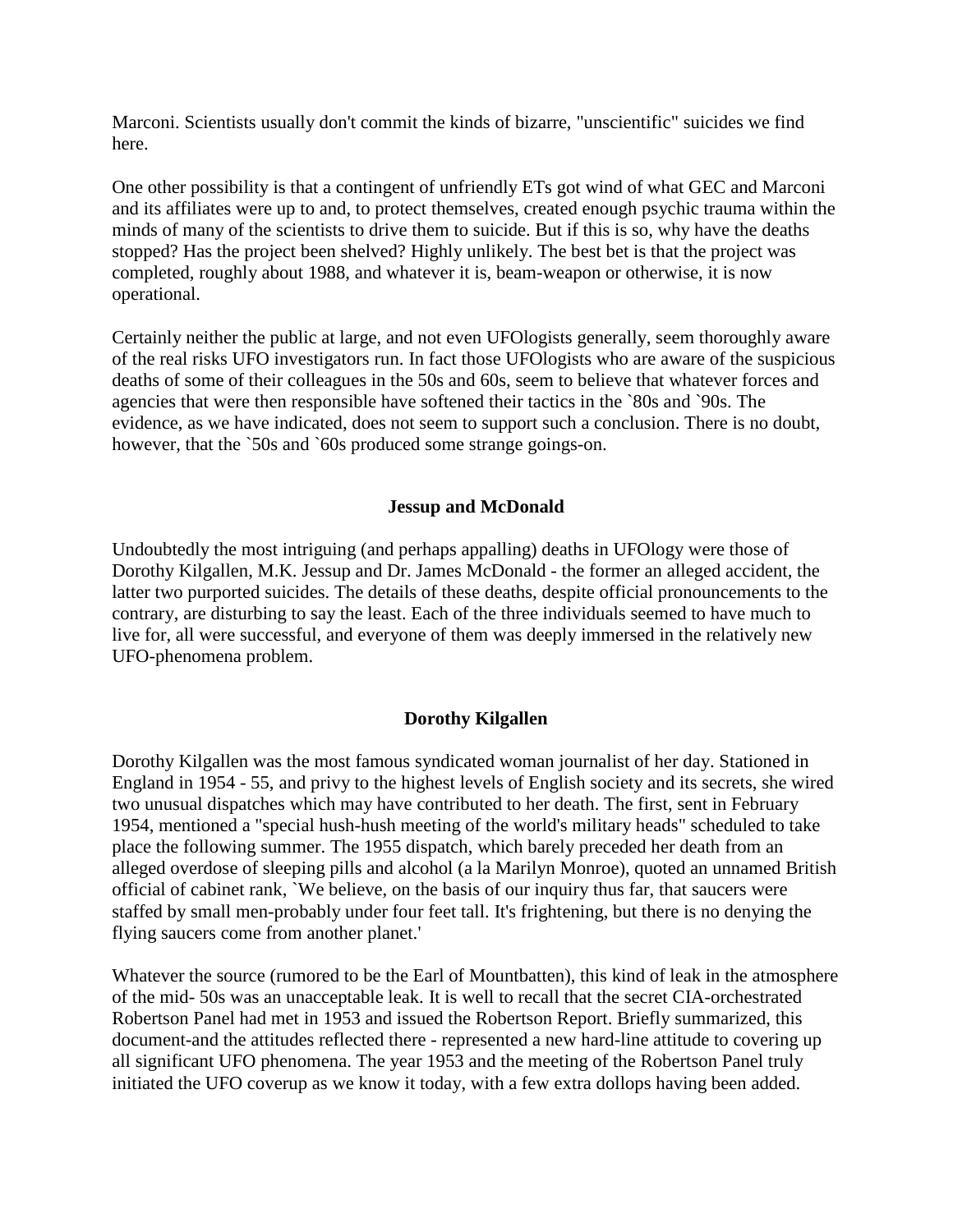Did Dorothy Kilgallen actually commit accidental suicide? There appears to be an excellent chance she had help.

Dr. James McDonald, senior physicst, Institute of Atmospheric Physics and also professor in the Department of Meteorology at the University of Arizona, died in 1971 purportedly of a gunshot wound to the head. There is no one who had worked harder in the 60s than McDonald to convince Congress to hold serious, substantial subcommittee meetings to explore the UFO reality of which he was thoroughly convinced. He was definitely a thorn in the side of those who maintained the official coverup and, needless to say, his passing to them would be a blessing.

McDonald, allegedly depressed, shot himself in the head. But, alas, he didn't die. He was wheelchair-ridden but somehow, several months after his first attempt, he allegedly got in an automobile, drove to a pawnshop, purchased another pistol from his wheelchair, drove to the desert and did himself in. How convenient, one might say, for his adversaries. And McDonald, there can be no doubt, had made enemies. The question is: How much did these enemies aid and abet the demise of this most worthy and influential campaigner?

# **Astronomer MK Jessup**

When astronomer and archaeologist M. K. Jessup allegedly committed suicide in Dade County Park, FL., in 1959 certain alarm bells should have gone off. There is no doubt the well-known author of such influential works as The Case for the UFO and The Expanding Case for the UFO had been depressed. Things had not been going well for him, and he had, it must be admitted, indicated his gloom to close friends, Ivan Sanderson, the biologist, and Long John Nebel, the well-known New York City radio host. Sanderson reported him disturbed by "a series of strange events" which put him "into a completely insane world of unreality."

Was the reality Jessup was faced with at the time "completely insane" or were there, perhaps, forces driving Jessup to the edge, forces with a plan? Anna Genzlinger thoroughly investigated his death. Her conclusion: "He was under some sort of control." Remember, these were the days of secret governmental mind-control experiments which have only recently been uncovered.

Certain facts about the case raise redflags. For example, no autopsy was performed, contrary to the state law. Sergeant Obenclain, who was on the scene shortly after Jessup's body was discovered, has said for the record, "Everything seemed too professional." The hose from the car exhaust was wired on; and it was, strangely, washing machine hose. Jessup died at rush hour, with more than the usual amount of traffic passing by. He had been visited by Carlos Allende three days before his death and according to his wife, had been receiving strange phone calls. We know the navy was very much interested in what he was doing; and we all know, or should know, it is the ONI (Office of Naval Investigations) that has been in the forefront, from the very beginning, of the UFO coverup.

And what of particular interest was Jessup investigating at the time? Something that was top secret and would remain so for some time: the Philadelphia Experiment.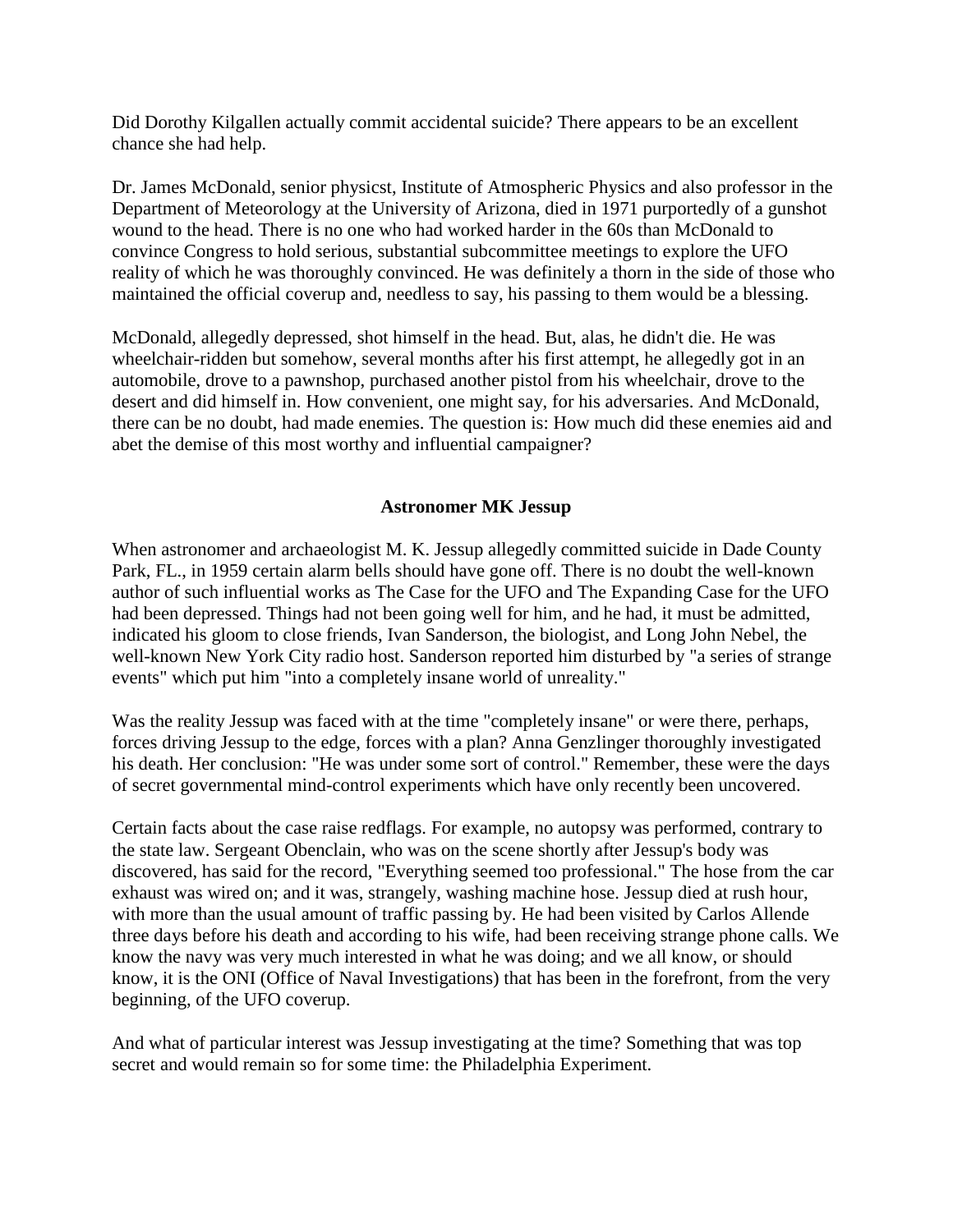# **Frank Edwards**

Frank Edwards, the noted news commentator, died of an alleged heart attack on June 24, 1967, on the 20th anniversary of the Kenneth Arnold sighting. Was that coincidence?

Probably not. Several other prominent UFOlogists died the same day, Arthur Bryant, the contactee, Richard Church, chairman of CIGIUFO and the space writer, Willie Ley. The circumstances surrounding the death of Edwards, who like James McDonald was pushing for meaningful Congressional subcommittee meetings, raise huge questions. It so happens that a "World UFO Conference" was being held in New York City at the Commodore hotel on that very day in June, chaired by UFO publisher and author Gray Barker. Barker stated publicly that he had received two letters and a telephone call threatening that Frank Edwards, who was not in attendance, would not be alive by the conference's end.

It definitely looks like someone was sending a message. As an unhappy sequel to this account, Rep. Rouse, who had been supporting Edwards in his campaign for Congressional attention to the UFO issue, died of a similar heart attack shortly afterwards.

The annals of UFOlogy are frighteningly filled with the deaths of UFOlogists from unusual cancers, heart attacks, questionable suicides and all manner of strange happenings. Did former Secretary of Defense James Forrestal really commit suicide as purported by jumping out a hotel window at about the time saucers may have been crashing down in the southwestern desert? Was UFO writer Damon Runyon, Jr.'s suicidal plunge off a Washington D.C. bridge in 1988 really an act of will? What really happened to Dr. B. Noel Opan who, in 1959, after an alleged visit by MIBs, disappeared, as did Edgar Jarrold, the Australian UFOlogist, in 1960.

How do we explain the rash of heart attacks that took so many: Frank Edwards, Rep. Rouse, author H. T. Wilkins, Henry E Kock, publicity director of the Universal Research Society of America, author Frank Scully and contactee George Adamski? How do we correlate accurately the large number of purported suicides, including: Rev. Della Larson, contactee, author Gloria Lee (Byrd), Marie Ford, UFO enthusiast who discovered Larson's body, researcher Doug Hancock, and, more recently, researcher Feron Hicks? What do we do with the inordinately large number of cancer deaths which pepper the UFO field and burn doubtful holes in our credulity: Canadian researcher Wilbert B. Smith, Brazilian researcher Dr. Olavo Fontes, Jim and Coral Lorenzen (photos are earlier in this article), and the deaths of biologist Ivan Sanderson and CUFOS founder James A. Hynek.

Certainly not all of these individuals, as well as many other less prominent researchers that space limitations do not allow us to mention, were marked for termination. Many, perhaps most, died natural deaths. But so many of the cases leave doubt; some seem to be branded by the mark of Cain. We know now how easy it is to induce strokes and heart attacks through chemicals, pulsed